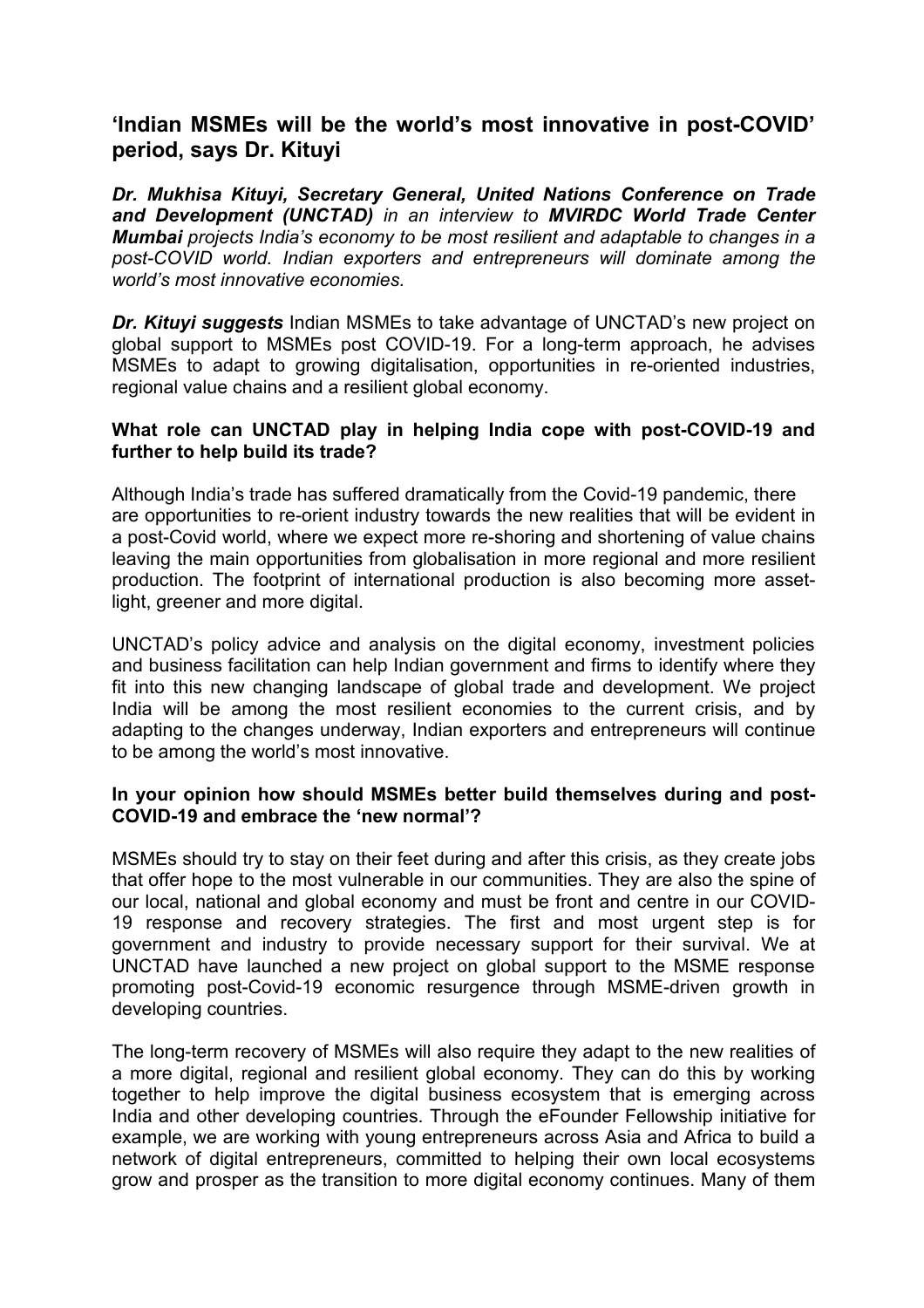have been critical in local responses to Covid-19, for example, using their existing business models to help their communities adapt to the new normal of social distancing and moving more of our daily lives on-line.

## **To what extent has UNCTAD been able to help India integrate into world economy?**

UNCTAD has worked with Indian government and industry groups to promote Indian private sustainability standards in order to help Indian products gain better access to global markets.We also work with Indian government officials and diplomats to support their deliberations at the World Trade Organization, and our close relationship with Indian government and private sector representatives has helped guide our analytical work in areas like the circular economy, South-South cooperation, and digital industrialisation strategies. India is an active member of UNCTAD's trade and development board, and the success for example of India's service-led export growth has served as an inspiration for many other UNCTAD member states, including many in Africa.

## **A global economic recession seems inevitable. What are your views on it? How can the impact of it be mitigated?**

We expect a downturn of at least -5% globally this year and project that developing countries collectively need at least \$2.5 trillion in liquidity, debt relief and fiscal stimulus to even begin to reverse the effects of the Covid epidemic on the same order that developed countries have been able to accomplish with their own fiscal and monetary stimulus packages.

Global trade is on track to decline more than 20% this year, according to our latest Global Trade Update, and global FDI flows will be down some 40%, according to our latest World Investment Report. Government clearly is the first line of defense in such an extraordinary scenario, but they shouldn't have to make the impossible choice between lives and livelihoods. There is also an important role for international cooperation and coordination to play, as well. This will be crucial to ensure that goods keep on flowing, and that countries remain open for cross-border trade, all while respecting the sanitary measures need to preserve human lives.

### **UNCTAD's Trade and Development Report reveals that there is a growing threat of environmental breakdown and its effects would only compound to increasing economic insecurity.What is your take on this?**

The importance of a transition to a greener and more resilient economy has been made starkly clear by the novel coronavirus. No one could have predicted that the current global economic crisis would be caused by a microscopic pathogen. But it is clear that this pathogen crossed from animal species to humans, due to the increasing interdependence between the environment and society. Now that interdependence is allowing the disease to wreak havoc on our economies. If businesses and governments don't pay attention to the existential issue of climate change, then the current Covid-19 induced crisis will pale in terms of the economic impacts we will reap in just a few decades more of climate inaction. Business has a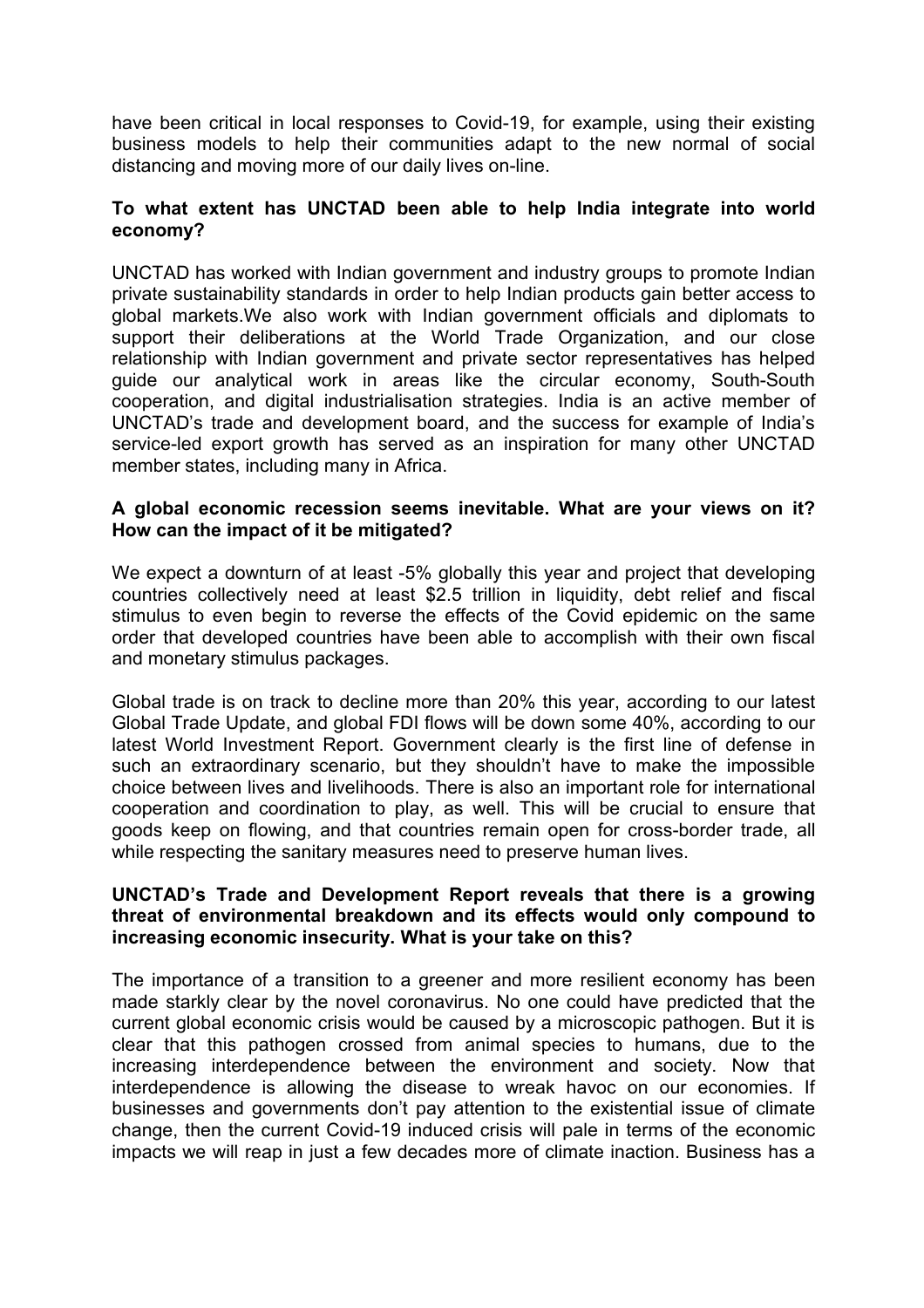leading role to play in making this fact understood to governments and the wider public as a whole.

### **What are your thoughts on how the pandemic will shape globalisation in post- COVID world?**

In the wake of Covid-19 we expect broader structural shifts already under way to accelerate. The new industrial revolution,the shift towards more economic nationalism, and sustainability trends all have far-reaching consequences for the configuration of international production. We see a trend over the next decade towards shorter value chains, higher concentration of value added and declining international investment in physical productive assets.

These changes will bring challenges for developing countries. For decades, their development and industrialisation strategies have depended on attracting FDI, increasing participation and value capture in GVCs, and gradual technological upgrading in international production networks. In this new context, a degree of rebalancing towards growth based on domestic and regional demand, and promoting investment in infrastructure, domestic services, the green economy and the blue economy is necessary.

## **Do you feel G20 Forum is coordinating as effectively in the current crisis as it did in the 2008 one?**

G20 has been a useful forum for sharing of ideas and for building consensus, however it falls short of not returning to the level of genuine coordination, we saw for a short while in the aftermath of the global financial crisis more than a decade ago. This could be, because the international mood and the relations among major economies have also changed dramatically over the past decade.

G20 will continue to be a useful platform to build momentum on important issues of the moment, as it has been during this crisis on fiscal stimulus and on debt relief discussions. However, in the absence of a more robust commitment to inclusive multilateralism incorporating the perspectives and voices of all people, the needed scale of international coordination will remain limited.

#### **Notifications**

## **Press Information Bureau, Government of India**

Digital India AatmaNirbhar Bharat App Innovation Challenge

<https://pib.gov.in/PressReleasePage.aspx?PRID=1636460>

Minister lauds exporters

<https://pib.gov.in/PressReleasePage.aspx?PRID=1636250>